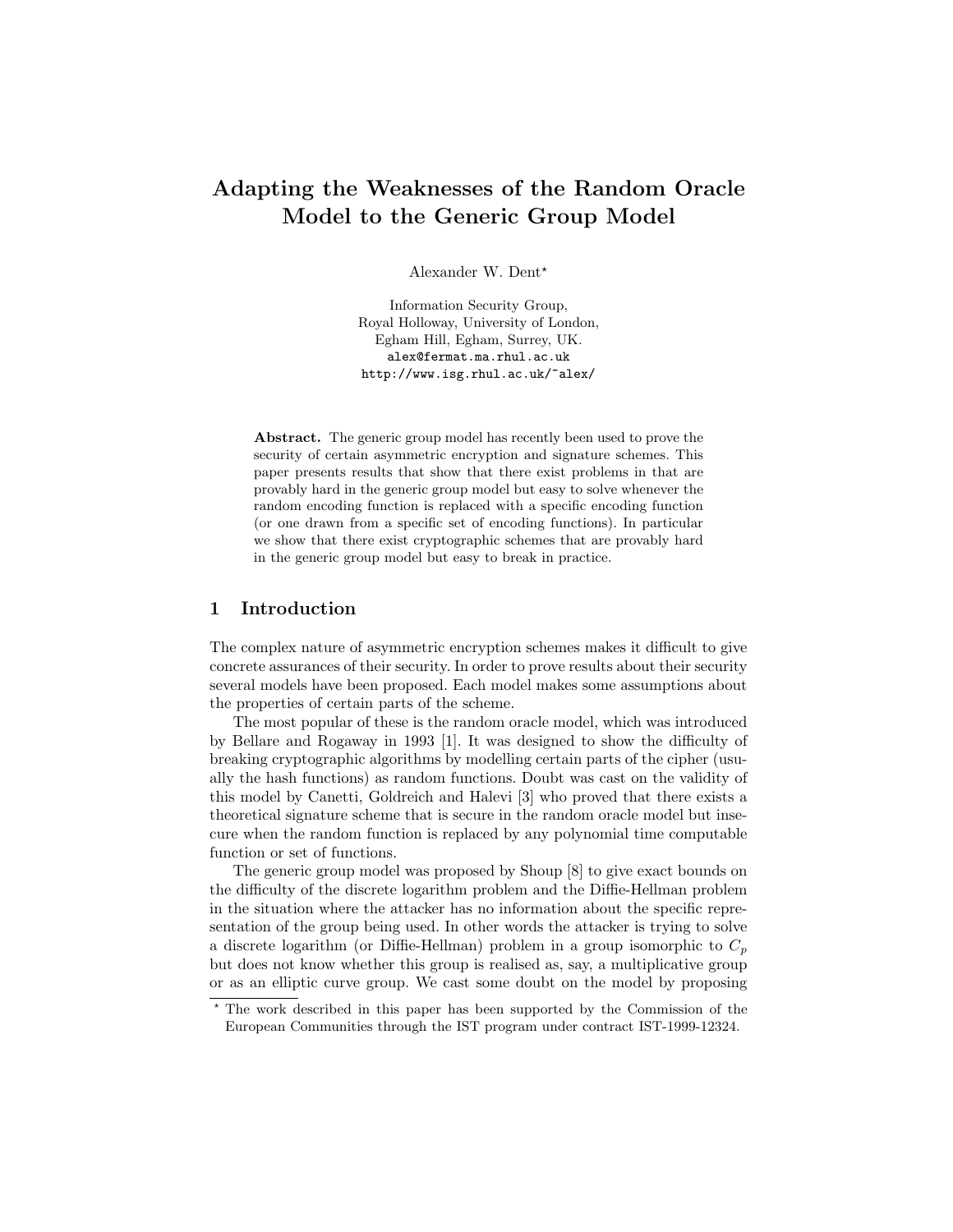a problem that is provably difficult in the generic group model but for which there exists an attacker that can easily solve the problem for any representation of the group without using any properties of the special properties of that representation.

More recently the generic group model has been used by Brown [2], Schnorr and Jakobsson [7], and Smart [9] in the analysis of certain cryptographic protocols based on the Diffie-Hellman problem. Our result shows that, in the analysis of asymmetric primitives, the generic group model has the same weaknesses as the random oracle model. In particular we show how a secure signature scheme may be modified to give a scheme that is still secure in the generic group model but insecure whenever any specific representation of the group is chosen.

This work is similar in its intent to the work of Fischlin [4] but our result is an improvement. Fischlin shows that the security of the Schnorr signature scheme [6] in the generic group model might depend upon the choice of hash function used within the scheme. The paper shows that the scheme is weak in the generic group model with one particular hash function and postulates that the scheme is secure in the generic group model with a different hash function. We improve upon this result and show that if there exists any signature scheme that is secure in the generic group model then there exists a tweaked version of that scheme that is still provably secure in the generic group model but insecure in practice.

# 2 The Generic Group Model

Let p be a k-bit prime and let  $\mathbb{Z}_p$  be the group of additive integers modulo p. Let  $l_{\text{out}} : \mathbb{N} \to \mathbb{N}$  be a length function with  $l_{\text{out}}(k) \geq k$  and  $S = \{0, 1\}^{l_{\text{out}}(k)}$ . Note that it is possible to represent elements of  $\overline{Z}_p$  as members of S. An encoding function is a function  $\sigma: \mathbb{Z}_p \to S$  for which  $\sigma(x) = \sigma(y)$  if and only if  $x = y$ .

The most common examples of encoding functions include representing an element  $x \in \mathbb{Z}_p$  as:

- the bit representation of x in  $\mathbb{Z}_p$ ,
- the bit representation of  $g^x$  in  $\overline{Z}_m$ , where g has order p in  $\overline{Z}_m$ ,
- the bit representations of the co-ordinates of the elliptic curve point  $xP$ , where  $P$  is a point of order  $p$  on an elliptic curve  $E$ .

It is important to note that finding x given  $\sigma(x)$  and  $\sigma(1)$  is the same as solving the discrete logarithm problem on the group.

A generic algorithm is a probabilistic, polynomial-time Turing machine M that takes representations of group elements  $\sigma(x_1), \ldots, \sigma(x_m)$  as inputs. As M is executed it may compute group operations on group elements by way of an addition oracle  $\mathcal{O}: S \times S \times Z\mathbb{Z}_2 \rightarrow S$  such that

$$
\mathcal{O}(\sigma(x_i), \sigma(x_j), b) = \sigma(x_i + (-1)^b x_j) . \tag{1}
$$

We assume that any call to this oracle involves one evaluation of  $\sigma$ .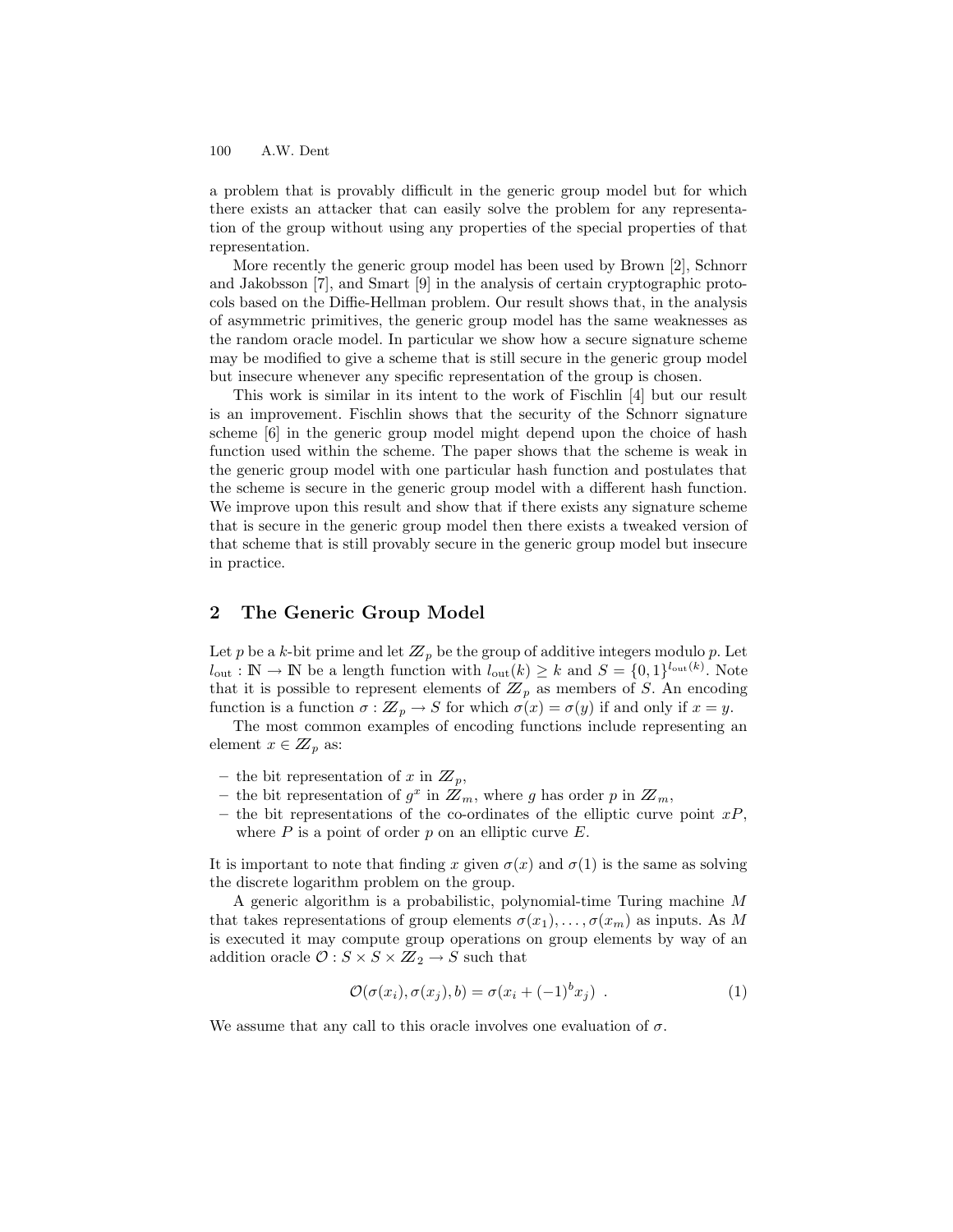We will denote a generic algorithm  $M$  with access to an encoding function  $\sigma$  and a suitable addition/subtraction oracle by  $M^{\sigma}$  (we implicitly assume the presence of an addition oracle whenever we have an oracle for the encoding function). We define the result of running such an algorithm as  $x \leftarrow M^{\sigma}$ . This differs from the original definition of [8] as our generic algorithm can calculate  $\sigma(x)$  for any  $x \in \mathbb{Z}_p$  without calculating any intermediate values. In particular M can calculate  $\sigma(1)$ .

This does not substantially change any of the results given in [8] because even when it is not possible to calculate  $\sigma(x)$  directly, it is always possible to calculate  $\sigma(x)$  using a polynomial number of queries to the addition oracle  $\mathcal{O}$ . The following is a result of Shoup [8].

**Result 1.** Let  $x \in \mathbb{Z}_p$  and let  $\sigma$  be a randomly chosen encoding function of  $\mathbb{Z}_p$  into S. If  $M^{\sigma}$  is a generic algorithm for  $\mathbb{Z}_p$  on S that makes at most m evaluations of  $\sigma$  then the probability that  $x \leftarrow M^{\sigma}(\sigma(x))$  is  $O(m^2/p)$ . Note that in particular if  $M^{\sigma}$  makes a number of evaluations of  $\sigma$  that is polynomial in k then the probability that  $x \leftarrow M^{\sigma}(\sigma(x))$  is negligible.

# 3 Evasive Relations on Groups

The definition of an evasive relationship was introduced in [3] and we will continue to develop definitions and use proof techniques that that paper suggests. The notion of evasive relations capture one difference between random functions (a function chosen at random from all possible functions) and functions actually used in practice (that must be calculatable).

Definition 1 (Evasive Relation). A relation  $R \subseteq \{0,1\}^* \times \{0,1\}^{l_{\text{out}}(k)}$  is said to be evasive if for any probabilistic polynomial-time Turing machine M with access to an oracle  $P$  we have

$$
Pr[x \leftarrow M^{\mathcal{P}}(1^k), (x, \mathcal{P}(x)) \in R]
$$

is negligible in k, where the probability is taken uniformly over all choices of oracle  $\mathcal{P}: \{0,1\}^* \to \{0,1\}^{l_{\text{out}}(k)}$  and the coins of M.

We extend this definition so that it is applicable to the group setting.

**Definition 2** (Evasive Group Relation). A relation  $R \subseteq G \times S$  is said to be an evasive group relation if for any probabilistic polynomial-time Turing machine M we have

$$
Pr[x \leftarrow M^{\sigma}(1^k), (x, \sigma(x)) \in R]
$$

is negligible in  $k$ , where the probability is taken uniformly over all choices for an encoding function  $\sigma : G \to S$  and the coins of M.

However, in the real world we will not be working with a random encoding function but with a known computable function that is, at worst, chosen from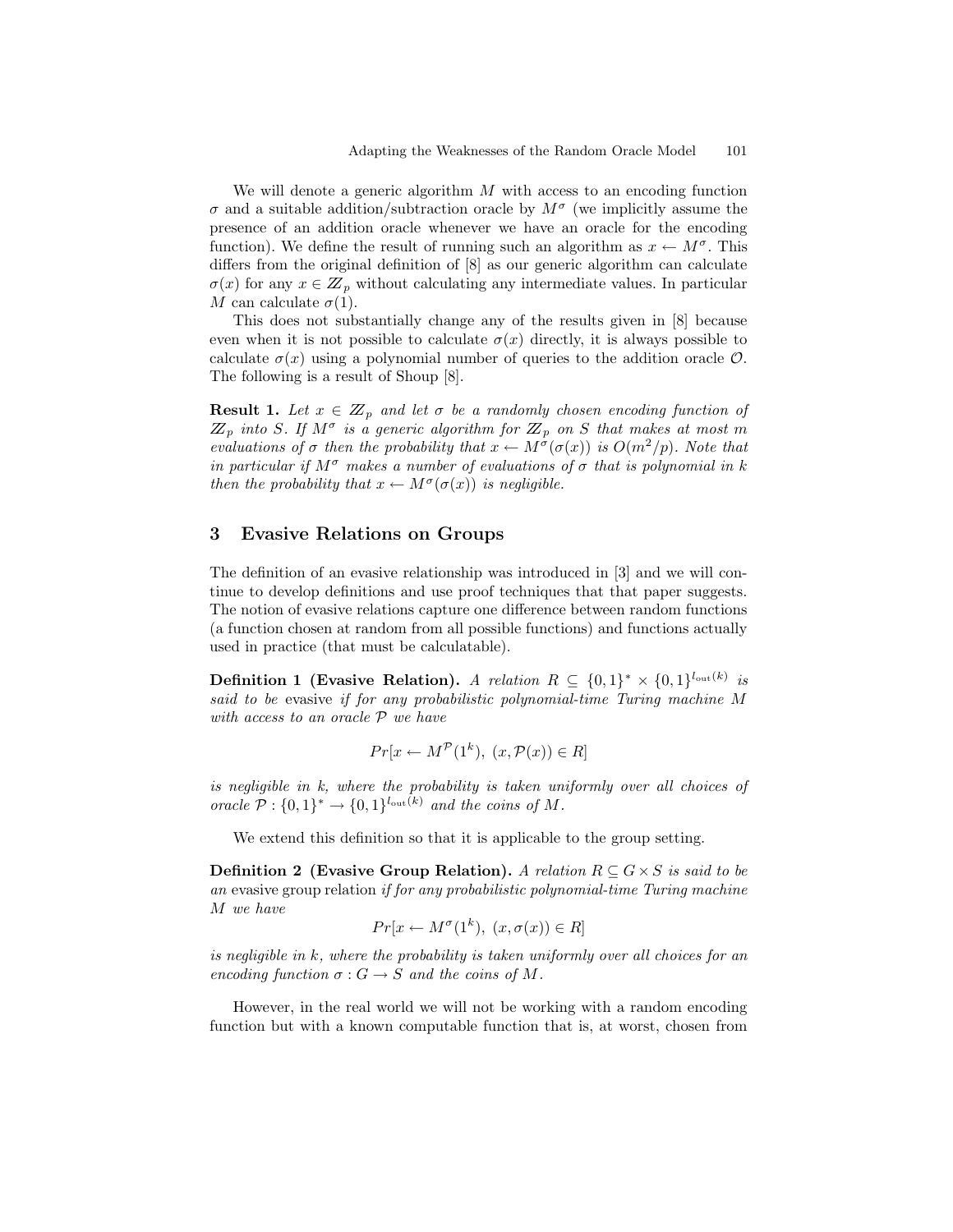some collection. For example we could be working in a subgroup of the multiplicative group of integers modulo a value or a subgroup of an elliptic curve group with the points represented as either compressed, uncompressed or hybrid bit-strings. We designate the collection of these possible encoding functions an "encoding ensemble".

**Definition 3 (Encoding ensemble).** We define an encoding ensemble  $\mathcal F$  to be a collection of encoding functions  $f_s: \mathbb{Z}_p \to S$  where  $s \in \{0,1\}^k$ . (We do not require that F contain exactly  $2^k$  functions, just that this is an upper bound). We require that there exists a polynomial-time algorithm EVAL such that  $EVAL(s, x) = f_s(x)$  and a polynomial-time algorithm ADD such that

$$
ADD(s, f_s(x_i), f_s(x_j), b) = f_s(x_i + (-1)^b x_j) .
$$
\n(2)

Once again we reiterate the fact that complete knowledge of an encoding function  $f_s$  and the encoding a group element  $f_s(x)$  does not imply that it is feasible to calculate x. This is the discrete logarithm problem and in general this is hard. However, in general, it is not necessary to be able to invert an encoding function in order to construct the ADD function - all of the examples of encoding functions given in Section 2 have efficient ADD functions, even when the discrete logarithm problem is thought to be hard for that representation.

We try to emulate the idea of evasive group relation when the randomly chosen encoding function is replaced with a function chosen at random from an encoding ensemble.

**Definition 4 (Correlation intractability).** Let  $\mathcal F$  be an encoding ensemble of  $\mathbb{Z}_p$  into S. F is correlation intractable if for every probabilistic, polynomialtime Turing machine  $M$  and every evasive group relation  $R$  we have that

$$
Pr[s \leftarrow \{0, 1\}^k, \ x \leftarrow M(s), \ (x, f_s(x)) \in R]
$$

is negligible in  $k$ , where the probability is taken over the uniformly random choice of s and the coins of M.

A clear example of the difference between random encoding functions (an encoding function drawn at random from all possible encoding functions) and encoding ensembles (where the encoding function is drawn from a specific set) is that there exists no encoding ensemble which is correlation intractable.

Lemma 1. There exist no correlation intractable encoding ensembles.

*Proof.* Let F be an encoding ensemble of  $\mathbb{Z}_p$  into S and define the relation R to be

$$
R = \{ (\bar{s}, f_s(\bar{s})) : s \in \{0, 1\}^k \}
$$
\n(3)

where  $\bar{s} = s \pmod{p}$ . This is an evasive relation because for every  $x \in \mathbb{Z}_p$  there exists at most two y such that  $(x, y) \in R$  and so, for any  $x \in \mathbb{Z}_p$ , we have that

$$
Pr[(x, \sigma(x)) \in R] \le \frac{1}{2^{l_{\text{out}}(k)-1}} \le \frac{1}{2^{k-1}} \tag{4}
$$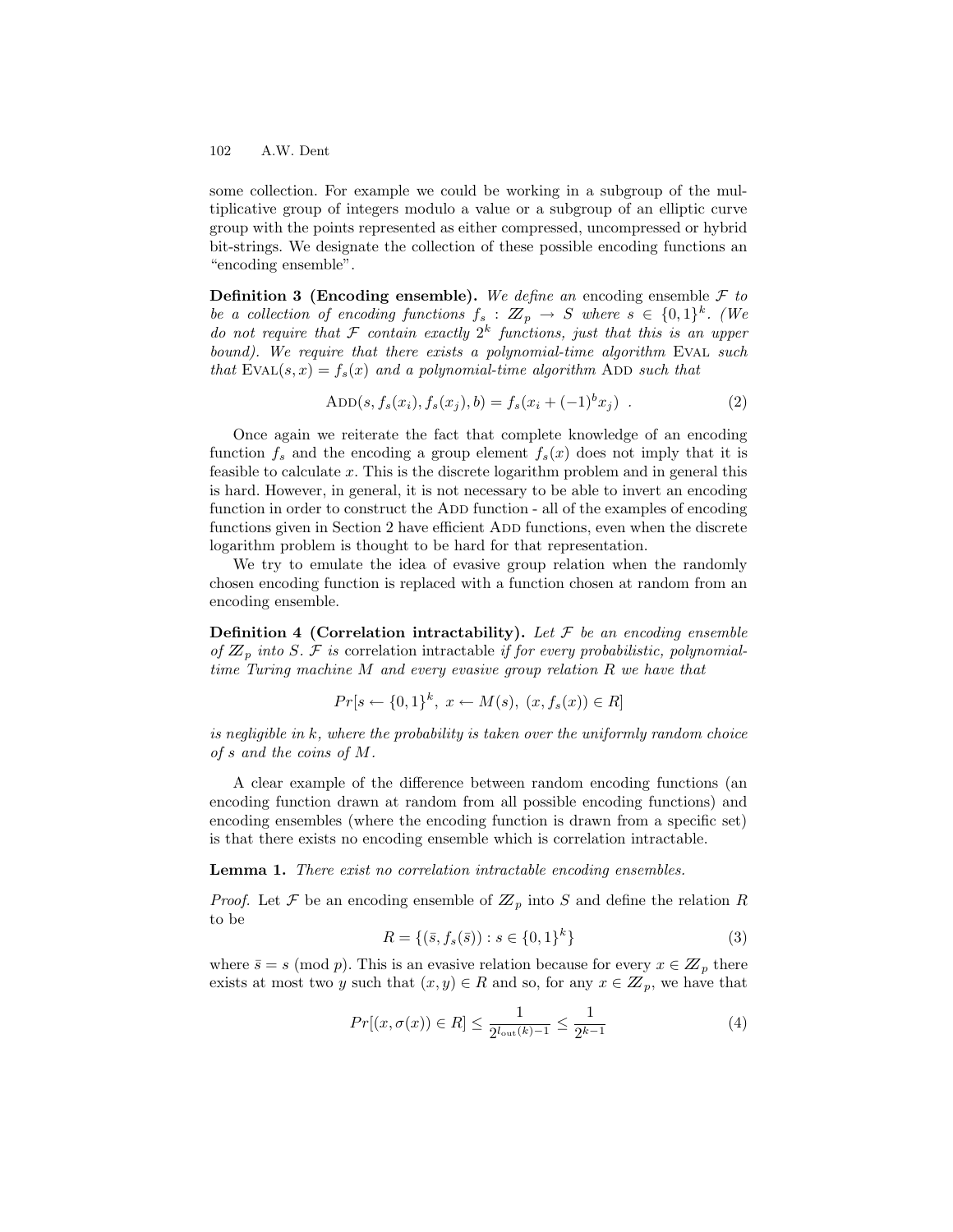for a randomly chosen encoding function  $\sigma$ .

However if  $M(s)$  is the machine that returns  $\bar{s}$  then

$$
Pr[s \leftarrow \{0, 1\}^k, \ \bar{s} \leftarrow M(s), \ (\bar{s}, f_s(\bar{s})) \in R] = 1 \tag{5}
$$

for any random choice of  $s \in \{0,1\}^k$ . So  $\mathcal F$  is not a correlation intractable encoding ensemble.  $\Box$ 

## 4 A Hard Problem with an Easy Solution

In this section we will examine a slightly modified version of the discrete logarithm problem. We still attempt to solve the discrete logarithm problem in the group  $\mathbb{Z}_p$  as it is represented by the encoding function, however we now allow the attacking machine to have access to certain oracles. We attempt to show that whilst this problem is secure in the generic group model, it is insecure whenever any specific encoding function or encoding ensemble is used.

## 4.1 A Modified Problem

For any evasive group relation  $R$  we define an oracle  $D_R^{\sigma}$  such that

$$
D_R^{\sigma}(y, \sigma(x)) = \begin{cases} x & \text{if } (y, \sigma(y)) \in R, \\ \bot & \text{otherwise.} \end{cases}
$$
 (6)

We still have that

**Theorem 2.** If  $M^{\sigma,D_R^{\sigma}}$  is a generic algorithm that makes at most a number of queries to any oracle that is polynomial in n then

$$
Pr[x \leftarrow M^{\sigma, D_R^{\sigma}}(\sigma(x))]
$$

is negligible, where the probability is taken over the uniform choice of encoding function  $\sigma$  and the coins of M.

*Proof.* Obviously the oracle  $D_R^{\sigma}$  does not affect M unless it is queried with a value y such that  $(y, \sigma(y)) \in R$ ). Since R is a group evasive relation this probability is negligible, hence we may ignore the oracle  $D_R^{\sigma}$ . However in this case we may appeal to Result 1, which proves that the probability of  $M^{\sigma}$  returning x without the oracle  $D_R^{\sigma}$  is also negligible.

Formally we define E to be the event that the oracle  $D_R^{\sigma}$  is queried with  $(y, z)$  such that  $(y, \sigma(y)) \in R$  and  $\overline{E}$  be the complement of this event. So,

$$
Pr[x \leftarrow M^{\sigma, D_R^{\sigma}}(\sigma(x))] = Pr[x \leftarrow M^{\sigma, D_R^{\sigma}}(\sigma(x))|E]Pr[E] + Pr[x \leftarrow M^{\sigma, D_R^{\sigma}}(\sigma(x))|\bar{E}]Pr[\bar{E}] \leq Pr[E] + Pr[x \leftarrow M^{\sigma, D_R^{\sigma}}(\sigma(x))|\bar{E}]
$$
(7)

and both of these terms are negligible, the latter by Result 1.  $\Box$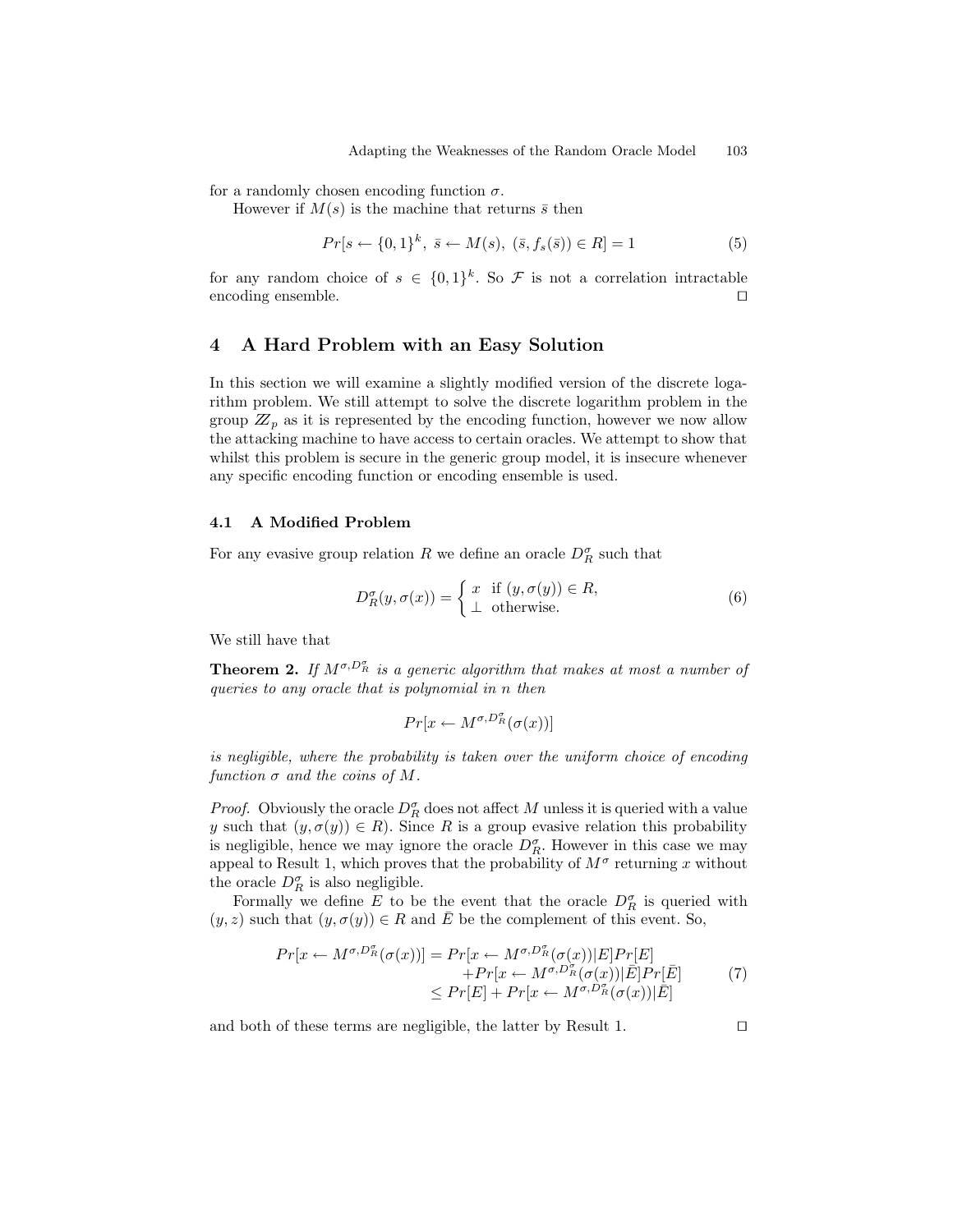This proves that the oracle  $D_R^{\sigma}$  has no effect on the problem in the generic group model. Now consider the effects of this oracle when the random encoding function  $\sigma$  is replaced by an encoding ensemble. (Or rather the function  $\sigma$  chosen at random from all encoding functions is replaced with a function  $f_s$  chosen at random from the encoding ensemble  $\mathcal{F}$ .) If we use the group evasive relation R defined in (3) then the previously useless oracle  $D_R^{\sigma}$  now becomes

$$
D_R^s(y, f_s(x)) = \begin{cases} x & \text{if } (y, f_s(y)) \in R, \\ \perp & \text{otherwise.} \end{cases}
$$
 (8)

Of course now there exists a machine  $M^{D_R^s}(f_s(x), s)$  that will output x with probability 1 just by querying the oracle  $D_R^s$  with the query  $(\bar{s}, f_s(x))$ , where  $\bar{s} \in \mathbb{Z}_p$  and  $\bar{s} \equiv s \mod p$ .

#### 4.2 A Universal Encoding Ensemble

So far we have shown that for every encoding ensemble there exists an oracle discrete logarithm problem that is provably difficult in the generic group model but easy when the random encoding function is replaced by a specific given encoding ensemble. We will now attempt to generalize this to an oracle discrete logarithm problem that is hard in the generic group model but easy when the random encoding function is replaced by any encoding ensemble. In order to do this we will need to enumerate all possible encoding ensembles.

Recall that for any function ensemble  $\mathcal F$  there exists a polynomial-time function EVAL $(s, x)$  that evaluates  $f_s(x)$ . We cannot enumerate all polynomial-time functions as there is no single polynomial-time bound that they all obey, so instead we enumerate all functions that run in time  $t(k) = k^{\log k}$ . We do this by enumerating all algorithms and modifying each algorithm to force it to terminate after  $t(k)$  steps. Note that this enumeration will include all polynomial-time algorithms.

We denote the *i*-th encoding ensemble in this enumeration by  $\mathcal{F}^i$  and the s-th member of that encoding ensemble by  $f_s^i$ . We let U denote the universal encoding ensemble given by

$$
\mathcal{U}(\langle i, s \rangle, x) = f_s^i(x) \tag{9}
$$

We remark that there exists a machine that computes  $\mathcal U$  and runs in time  $t(k)$ . Now consider the relation R induced by  $\mathcal U$  given by

$$
R = \{(x, y) : y = \mathcal{U}(x, \bar{x})\} \subseteq \{0, 1\}^* \times S
$$
\n(10)

where  $\bar{x}$  is the element of  $Z_p$  such that  $\bar{x} \equiv x \mod p$  (i.e.  $(x, y) \in R$  if and only if  $x = \langle i, s \rangle$  and  $y = f_s^i(\bar{x})$ ). This relation is clearly evasive as for any x there exists at most one value of y such that  $(x, y) \in R$ . Again we consider the oracle  $D_R^{\sigma}$  such that

$$
D_R^{\sigma}(y, \sigma(x)) = \begin{cases} x & \text{if } (y, \sigma(y)) \in R, \\ \bot & \text{otherwise.} \end{cases}
$$
 (11)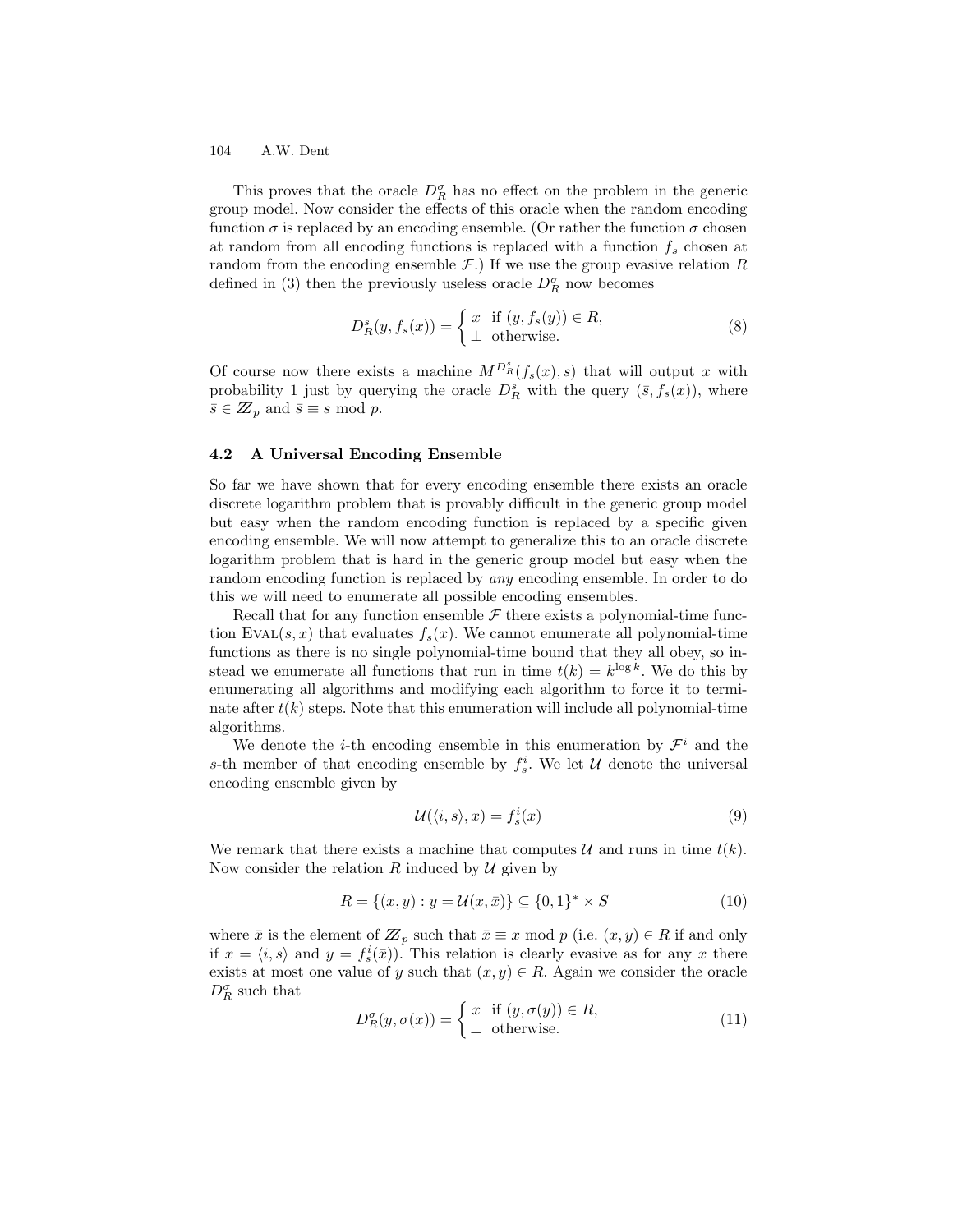Now we may deduce the following two results in exactly the same way as before but using the evasive relation  $R$  (which is slightly different to the evasive group relation we used before).

**Lemma 2.** If  $M^{\sigma, D_R^{\sigma}}$  is a generic algorithm that make a polynomial number of queries to any oracle then

$$
Pr[x \leftarrow M^{\sigma, D_R^{\sigma}}(\sigma(x))]
$$

is negligible, where the probability is taken over the uniform choice of encoding function  $\sigma$  and the coins of M.

Now we replace the random encoding function  $\sigma$  with the label describing the encoding function,  $\langle i, s \rangle$ . It is important to replace  $\sigma$  with  $\langle i, s \rangle$  exactly. Since  $\sigma$  is an oracle that is available to both the attacker and the oracle  $D_R$  we must make sure that both the attacker and the oracle have access to a legitimate copy of  $\langle i, s \rangle$ . It is easiest to think of  $\langle i, s \rangle$  as a system parameter.

Lemma 3. There exists a Turing machine M that runs in time polynomial in k such that

$$
Pr[x \leftarrow M^{D_R^{(i,s)}}(f_s^i(x), \langle i, s \rangle)] = 1.
$$

*Proof.* M queries  $D_R^{\langle i,s \rangle}$  with the input  $(\langle i,s \rangle, f_s^i(x))$  and then outputs the output of the oracle. This can be done in polynomial time since we know  $f_s^i$  is a polynomial time encoding function.

## 5 Signature Schemes

The results in this paper have been phrased in terms of an oracle problem that is provably hard in the generic group model. Some readers might dislike the use of a very powerful oracle that only outputs useful information in a very small number of cases. We have chosen to exhibit the results in the more general sense of a problem but it should also be noted that the above results could have been phrased in terms of a signature or encryption scheme. Here the oracle is replaced by access to a signing oracle or a decryption oracle, which seems much more natural.

#### 5.1 A Signature Scheme that Runs in Super-Polynomial Time

Suppose  $(S, V)$  is a signature scheme secure against adaptive chosen message attacks in the generic group model. We can modify the scheme so that it is still secure in the generic group model but insecure when any encoding ensemble is used instead of a random encoding function. Let  $S_1$  be the signing function given by

$$
S_1^{\sigma}(m, sk) = \begin{cases} sk||\mathcal{S}^{\sigma}(m, sk) \text{ if } (m, \sigma(m)) \in R, \\ \mathcal{S}^{\sigma}(m, sk) \text{ if } (m, \sigma(m)) \notin R. \end{cases}
$$
(12)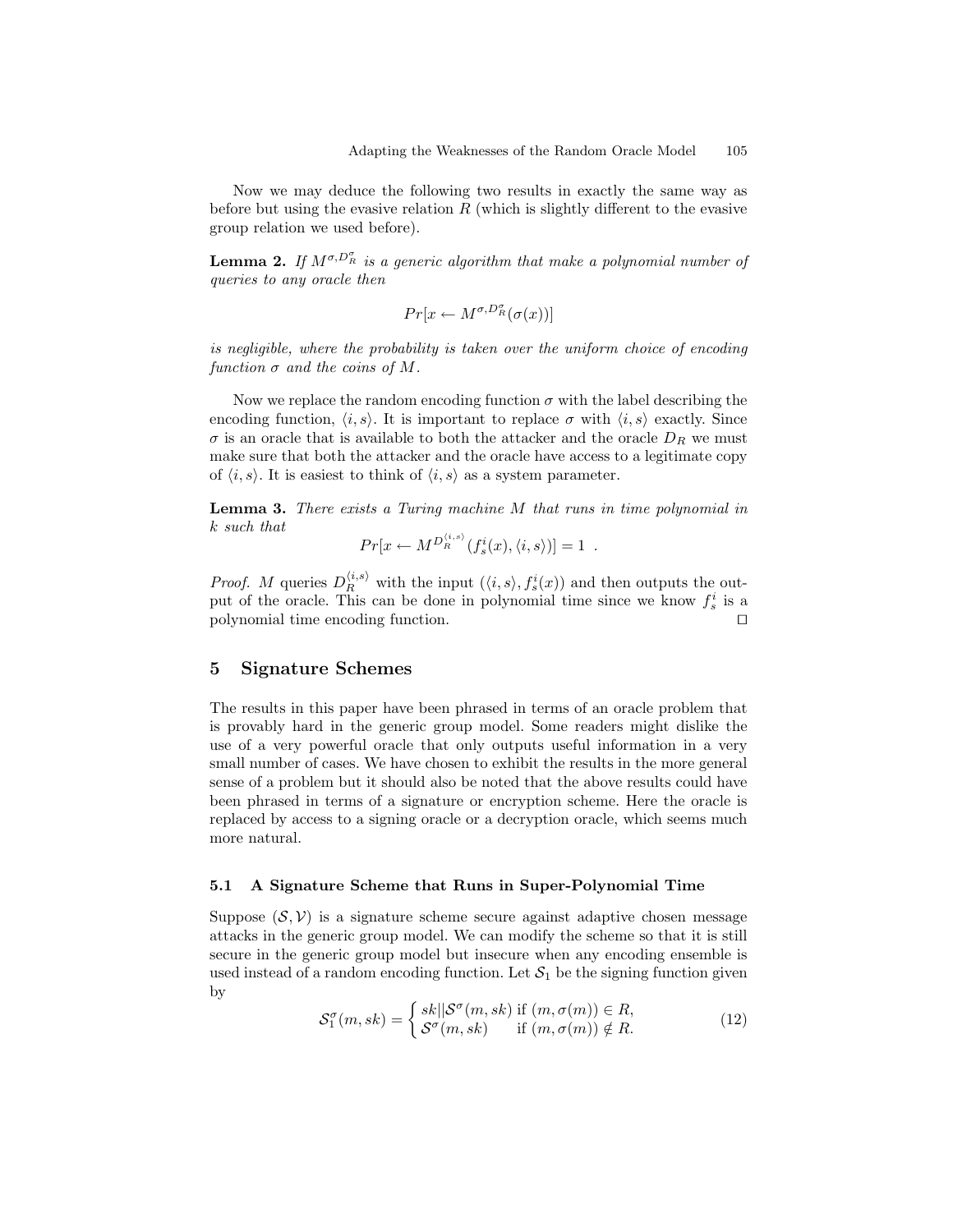where  $m$  is the message to be signed, sk is the secret key and  $R$  is the relation given in equation 10. The corresponding verifying algorithm,  $V_1$  is given by

$$
\mathcal{V}_1^{\sigma}(m, s, pk) = \begin{cases} \mathcal{V}^{\sigma}(m, s', pk) \text{ if } (m, \sigma(m)) \in R \text{ and } s = x || s' \\ \text{ (where } x \text{ is the same length as } sk), \\ \mathcal{V}^{\sigma}(m, s, pk) \text{ if } (m, \sigma(m)) \notin R. \end{cases}
$$
(13)

where m is the message, s is the signature and  $pk$  is the public key. The signature scheme  $(S_1, V_1)$  is still secure against adaptive chosen message attacks in the generic group model.

However we have already shown that once we replace the random encoding function  $\sigma$  with an encoding function  $f_s$  drawn at random from an encoding ensemble  $\mathcal{F}^i$  then we can find a message  $m = \langle i, s \rangle$  for which  $(m, f_s^i(m)) \in R$ . Hence we completely recover the secret key if we query the signing oracle with  $m$ . So the scheme is insecure for any concrete instantiation of the encoding function, i.e. the scheme is insecure in practice.

Unfortunately we are not quite finished: at the moment both the signing and verifying algorithms run in time  $t(k) = O(k^{\log k})$ . This is because both algorithms need to check a relation in R and then only way to check if  $(\langle i', s' \rangle, y) \in R$  is to check if  $f_{s'}^{i'}(\langle i', s' \rangle) = y$ , which may take super-polynomial time.

## 5.2 Running the Scheme in Polynomial Time

We will use the CS-proof techniques of Micali [5] to run this scheme in polynomial time. Unlike [3] we cannot use guaranteed CS-proofs as we are unable to easily construct independent random functions<sup>1</sup>, so we will instead use the notion of a cryptographic CS-proof. For this we require that all parties have access to a common random string  $r$ . Micali  $[5]$  shows that there exists polynomial-time algorithms Pro and Ver such that

- if  $(x, \sigma(x)) \in R$  then Pro that computes a proof  $\pi$  to this fact,
- if  $(x, \sigma(x)) \in R$  and  $\pi$  is a proof to this fact then VER verifies this proof,
- if  $(x, \sigma(x)) \notin R$  then a polynomial-time adversary produces a proof  $\pi'$  that

VER accepts for only an exponentially small number of random strings  $r$ .

From the details of [5] we see that it is reasonable to assume that the last fact goes even further: for any random string  $r$  it is computationally infeasible for a

 $1$  Of course, we could allow all parties to have access to a random oracle and then use the construction given in [3]. This would then allow us to prove that, in the random oracle model, there exists a scheme that is secure in the generic group model but insecure in any practical situation. Alternatively we could construct a scheme that is secure in the combined random oracle/generic group model but insecure in the standard model (i.e. when all random functions are replaced with functions drawn from the relevant ensembles). Whilst this technique is used successfully in Schnorr and Jakobsson [7] we feel that, in this particular situation, this is too much like passing the buck!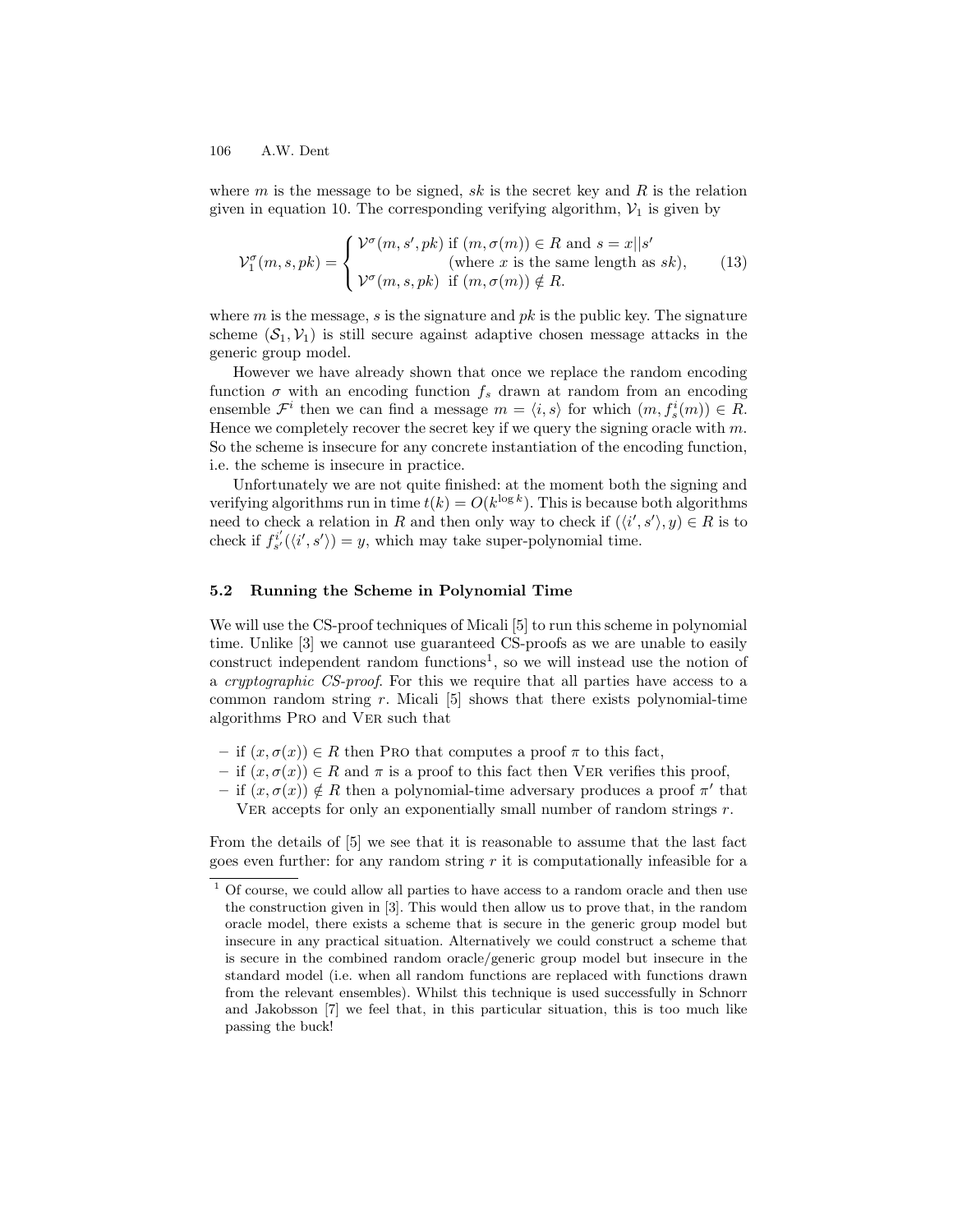polynomial-time adversary to find a group element x and a proof  $\pi'$  such that  $(x, \sigma(x)) \notin R$  but VER accepts the proof.

So we may now define a new signature scheme  $(S_2, V_2)$  that is still secure against adaptive chosen ciphertext attacks in the generic group model. Note that any message m may be written as  $x||\pi$  where x is a group element, hence we may define the signing function on a message  $m$  to be:

$$
S_2^{\sigma}(m, sk) = \begin{cases} sk||\mathcal{S}^{\sigma}(m, sk) \text{ if VER verifies the proof } \pi \text{ that} \\ (x, \sigma(x)) \in R, \\ \mathcal{S}^{\sigma}(m, sk) \text{ otherwise.} \end{cases}
$$
(14)

where  $sk$  is the secret key. The corresponding verifying function for a message  $m$  and a proposed signature  $s$  is given by:

$$
\mathcal{V}_2^{\sigma}(m, s, pk) = \begin{cases} \mathcal{V}^{\sigma}(m, s', pk) & \text{if VER verifies the proof } \pi \text{ that} \\ (x, \sigma(x)) \in R \text{ and } s = x || s' \text{ (where } x \text{ is the same length as } sk), \\ \mathcal{V}^{\sigma}(m, s, pk) & \text{otherwise.} \end{cases}
$$
(15)

This scheme is secure in the generic group model because it is computationally infeasible to guess x such that  $(x, \sigma(x)) \in R$  and it is also computationally infeasible to produce a proof  $\pi$  that will fool the signing oracle into believing that  $(x, \sigma(x)) \in R$ . Furthermore, since VER runs in polynomial-time, both the signing and verifying functions run in polynomial-time.

However when the random encoding function is replaced by the encoding function  $f_s^i$  then an attacker could submit the message

$$
m = \langle i, s \rangle \mid \mid \text{PRO}(x, r) \tag{16}
$$

to the signing oracle and the signing oracle will return the secret key. So the scheme is insecure for any practical instantiation of the encoding function.

# 6 Conclusion

We have shown that the generic group model suffers from the same weaknesses as the random oracle model, namely, that a problem can be shown to be hard in the generic group model but is easy when the random function is changed to any specific function or set of functions. This shows that the generic group model is not a perfect way to represent an algorithm that attacks a problem defined on a group but doesn't take advantage of any of the specific group structure.

We have also adapted this to show that there are cryptographic schemes that are secure in the generic group model that are insecure whenever a specific encoding function is used. Heuristically this means that security proofs that rely on the generic group model should be viewed with the same caution as security proofs that rely on the random oracle model.